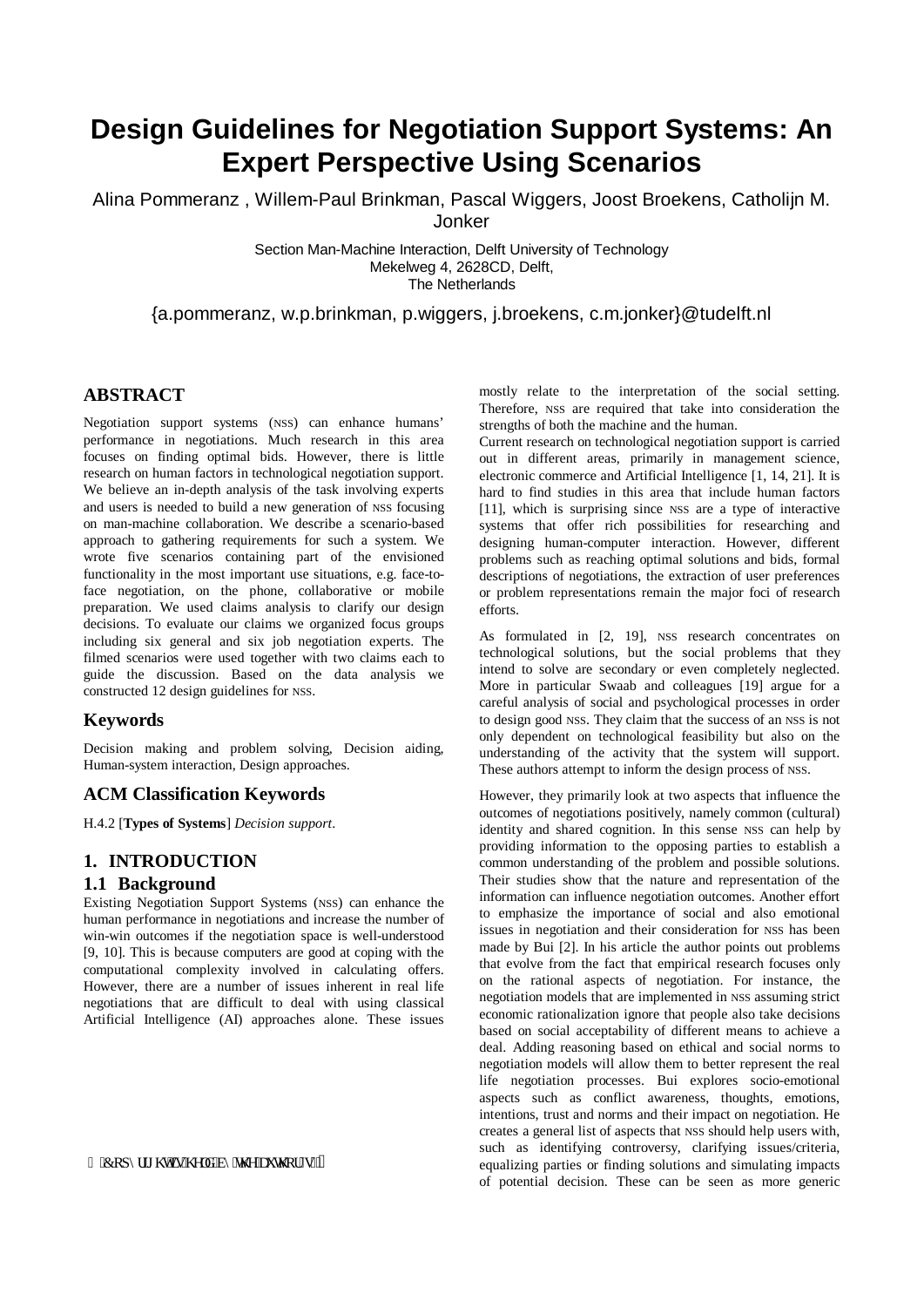guidelines for the functionality and design of NSS. Both cases [2, 19] refer to shared NSS used either collaboratively by all parties or as mediators. This is only one type of NSS with special requirements.

An interesting research area where social aspects are actually considered is group decision support [e.g. 13]. However, also in those cases the focus is on collaboration and verbal communication between the participants rather than aspects like thoughts, emotions, trust etc.

In this paper we focus on the challenges of developing a system that is used only by one party in the negotiation and takes into account the human factors occurring in negotiations. Our aim is to extract detailed guidelines for this negotiation setting that extend the generic guidelines presented in [1].

We explain our scenario-based approach for finding such design guidelines. The second section presents a thorough description of our qualitative method using scenarios, claims analysis, videos and expert focus groups. The data analysis is presented in the third section, followed by the results including the design guidelines in section four. Finally, we give a conclusion about our work in section five.

## **1.2 Research goals**

Our project goal is to build an NSS that supports one party in a dyad negotiation thorough all phases of the process (preparation, begin, analysis, bidding, closure). Since all negotiations differ and the domain of the negotiation has a major influence on the process, our project focusses on two example application domains: housing and job negotiations.

To achieve a good interaction between our system and the user it is essential that both explicitly share a generic task model. In order to implement such a model, we need to find out what task we will support and understand that task in depth. Furthermore, as pointed out in the background it is important to consider social, psychological and emotional aspects in the design of NSS. However, only a few researchers [2, 19] investigated such aspects and they focussed on broad social science concepts and their implications on negotiation. Therefore, the design guidelines that can be extracted from their research are generic. We believe additional in-depth analysis of negotiations is necessary to create specific guidelines that will inform the design process of the next generation of NSS. In addition to studying theoretical research from negotiation and social science literature, it is important to explore negotiation practice in the real world. We used a scenario-based design approach [6] involving general negotiation experts and job negotiation experts. Our primary research goal is to construct a number of design guidelines for NSS considering real life practice from an expert perspective. To reach that goal we have a sub-goal of understanding the users' task in context, as well as their behaviours and needs.

# **2. SCENARIO-BASED APPROACH**

Overall we follow a user-centered design approach within this project. Our target users are people with different negotiation skill levels. As shown in the literature [20] most people are not very good negotiators although it is an almost daily task. Whereas users might not be able to explain themselves, negotiation experts and trainers have a good grasp of the common practice, mistakes and support that is needed. As pointed out by other researchers, a participatory design

methodology making the user a co-designer from the beginning might not be sensible when the user knows little about the domain and is supposed to be taught about it by the software. We therefore adopted the informant design framework suggested by Scaife and his colleagues [15] that proposes to involve various participants at different stages in the design process. By this we can maximize their input and advance the development. The participants can be users as well as experts depending on the kind of data needed in certain design stages. At this early stage we will aim at gaining knowledge about negotiation from domain experts. In order to get a structured overview of the situations and the ways our NSS should support users, we decided to organize a number of focus groups with experts. As will be explained in more detail below focus groups offer an interesting way to discuss first ideas due to their dynamic group element.

To be able to gather useful data we decided to guide the group discussions by using filmed scenarios of use situations of an NSS. Not only did we want to show our ideas about parts of the envisioned functionality but also get feedback on possible use contexts. Use contexts are determined by the different phases of a negotiation as well as the situation and conditions in which the negotiation takes place. A first brainstorming session with seven researchers of our project group helped to envision related functionality and situations in which different phases of the negotiation take place. This group of researchers is interdisciplinary consisting of HCI researchers with foci on psychology, emotions and user-system interaction as well as researchers from the fields of computer science and Artificial Intelligence. All researchers are familiar with classical negotiation literature. A first selection of feasible ideas was written separately on post-it notes which we clustered. Based on those clusters we generated, in close collaboration with a negotiation coach, five distinct use contexts that together cover all negotiation phases and types of system use (e.g. open, hidden etc.). The contexts are: face-to-face negotiation, remote negotiation (phone, internet etc.), preparing collaboratively for an upcoming negotiation and preparing for a negotiation with time constraints while being mobile (e.g. on the train). Each of these situations offers characteristics that influence the acceptability as well as the functionality of the NSS.

## **2.1 Scenarios**

Scenarios are useful in the design process since they capture the consequences and trade-offs of designs [5]. The narrative nature of scenarios enables users, experts as well as designers to imagine the use situations and contexts of new or existing technology. For each of the five use contexts we wrote a scenario presented here in summary. Italic text is taken from the original texts of the scenarios. We chose to write two scenarios illustrating a job negotiation, two with real estate content and one about buying a car. We included one scenario set outside of our application domains in order to investigate how a completely different domain can influence the devices' role and functionality. All scenarios were checked by a professional negotiation coach to make sure that they were sufficiently realistic. Each scenario is briefly discussed below.

**Mobile Preparation with Time Constraints**. Preparation is one of the negotiation phases stressed in the literature, e.g. [8]. In this scenario we describe a preparation situation with special constraints. The job applicant Martin is already on his way to the interview. Therefore he has limited time to prepare himself. In addition, the mobile setting constitutes another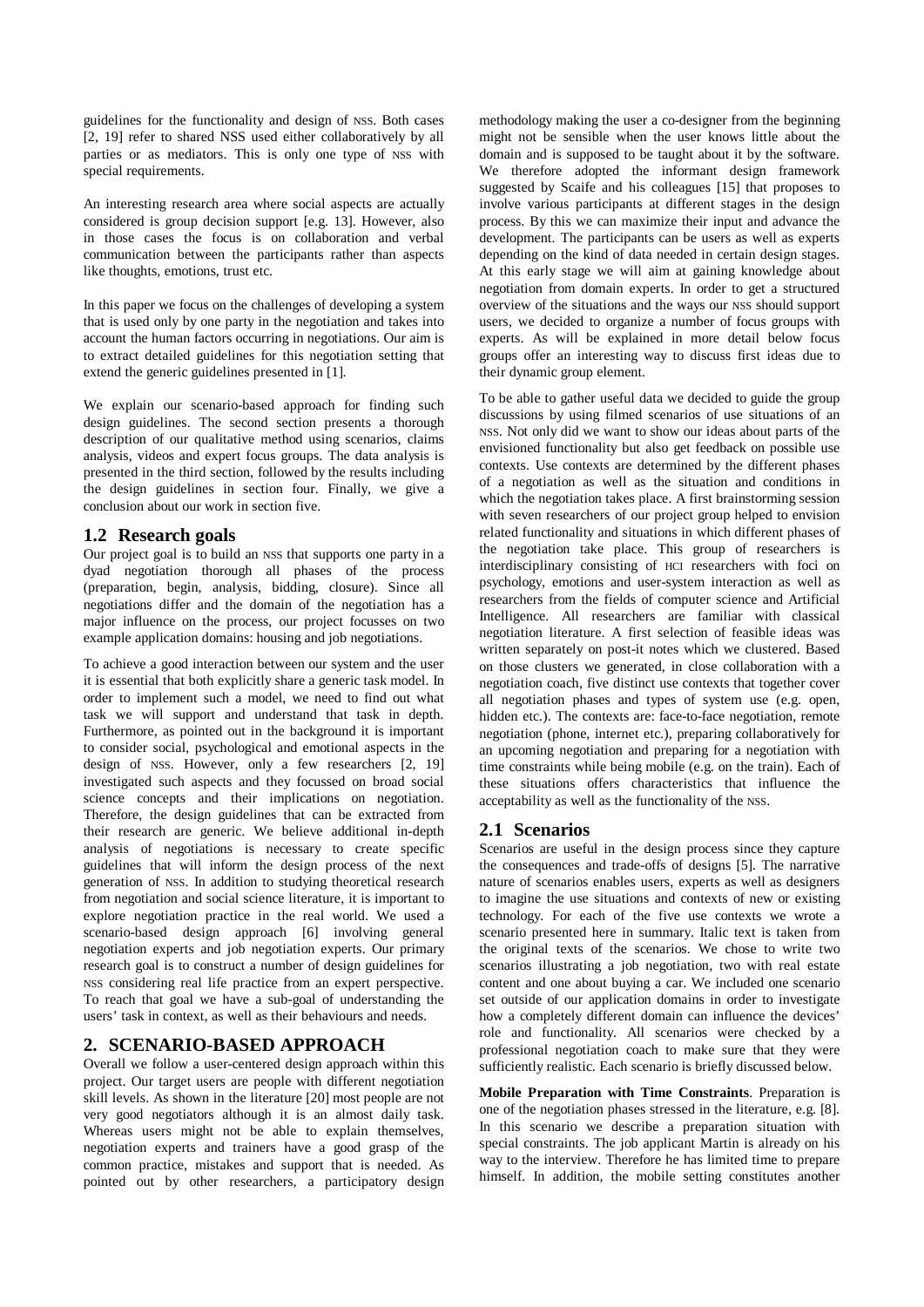constraint, namely limited resources. Both constraints require special regard when it comes to the functionality of the device. Just before getting on the train to the interview Martin has received a NSS on a pocket device. He uses the device's speed preparation function to prepare himself in the short time he has left. Among other functions the device allows him to receive knowledge about the job negotiation domain. *He wonders how much money he could ask for. He chooses 'expert opinion' on the interface and types in 'salary'. The PN suggests a website that has a forum where you can discuss current average salaries for IT consultants with an expert in the field. After reading through the forum Martin has a quite good idea what he can ask for with his kind of educational background and experience. With that knowledge he feels more secure and relieved.*

Later in the scenario Martin makes use of the training module of the NSS which enables him to go through a simulated interview. He receives on-the-fly advice about his and the opponents' actions. The scenario ends with a more relaxed applicant, who knows what to expect in the upcoming negotiation.

**Face-to-Face Negotiation, Secret Use**. The situation described in this scenario is a negotiation between an employee, Bianca, and her boss. Bianca is using a pocket device with a NSS. She is hiding the fact that she has such support by telling her boss he is using her device to take notes.

*Bianca has been working for a big telecommunication company in The Hague for 2 years now. Today her annual evaluation with her boss is due. Her boss is known as a quite friendly person, who hardly ever becomes aggressive or illtempered. However, he is very worried about his department's performance and likes to know exactly what his employees are doing. Bianca wants to take this meeting as an opportunity to re-negotiate some parts of her contract. Since her husband got a new job in another city, they decided to move further away. Therefore she wants to discuss with her boss about opportunities to handle the new situation. She knows that she worked hard and well in the last year and should get what she wants, but she does not consider herself a good negotiator. Therefore, she recently got the NSS and prepared herself for this negotiation with the device.*

Throughout the negotiation described in the scenario Bianca receives help from the device. Several functions are described in this scenario including e.g. affect management, generating new options, and giving behavioral advice.

*Bianca presses the button 'opponent concerned'. The NSS advices her to uncover the reasons for Mr. Smith's worries and show sympathy. Bianca asks: "May I ask you what your concern is?" Mr. Smith replies: "We always have a lot of spontaneous meetings to decide on how to proceed, which you will be missing if you were not here and since you are one of the main developers I think you should attend such meetings." "I really understand your worries, Mr. Smith. However, the welfare of my family is very important to me. But I am sure we can find a solution that considers both our concerns."* The scenario ends with a deal in which both parties gain something and are satisfied with.

**Collaborative Preparation.** Negotiation involves a lot of emotions on both sides of the bargaining table, but also within a party, e.g. between a couple buying a house together. In this

case the first step is to merge the demands and preferences of both partners before starting a negotiation with the opponent side. Our scenario describes a couple that is planning to buy a house together and uses the NSS during the preparation to sort out their preferences and to download domain knowledge about real estate. *They both sit close to each other on the sofa and look at the screen together. Mary starts the NSS and a virtual agent (VA) welcomes her. "What would you like to do?" he asks. Mary types in 'merge my partner's preferences with mine'. The 'collaborative preparation' module starts up. After a short introduction the NSS asks each of them to put in their preferences for a house separately. Since they also have the NSS software installed on their laptop they put in their preferences in parallel. From both preference profiles the NSS creates a matching profile and shows the clashes of their preferences. It advices the couple discussing the clashes and trying to find trade-offs between them that suit both.* During this process of compromising the couple gets into a quarrel in which both insist on their own wishes without even communicating the underlying reasons in detail. In this case our device takes on a proactive role and interrupts the couple to give advice on how to handle the conflict. *The NSS senses the noise and the angry voices in the room and assumes an argument. On the screen the VA appears and says "it became very loud in the room. Are you arguing?" Since the device does not get any attention a red LED starts blinking and a beep sounds. Both Mary and Piet stop talking and look at the NSS. Mary answers the NSS's question with yes. The NSS suggests calming down […and…] prompts them to put in an emotional value on a scale from 'I don't care at all' to 'I would die for this' for each variable they have different preferences on."*

After having sorted out all their preferences they start looking for houses. In the last scene of the scenario the couple visits a house and takes advantage of the NSS's feature of taking pictures and storing them together with other information about the house in a database.

**Negotiation on the phone.** A negotiation in which both parties are not situated in a face-to-face setting, but are distant from each other offers different design challenges for a NSS. First of all one party does not see the other party and therefore the use of a NSS can take place without each others' notice. Especially in real estate situations, e.g. when buying a house another aspect to consider is that the negotiation is split into a number of phone calls. This gives the user time in between the calls to use the system in each step of the negotiation. In our scenario a couple has decided to buy a house. Before the wife starts the negotiations with the real estate agent of the seller, the couple decides on a price. They use the NSS to download information about prices of similar objects in the same region to know what to expect. *Furthermore, the PN has downloaded housing domain knowledge, such as contracts and legal issues and the prices of similar houses in the neighborhood to take into account. Before Mary came to work this morning she had decided with Piet to set a first bid around 450.000 Euro.*

At work Mary calls the agent and starts negotiating. Before and during the phone calls she uses the NSS on her laptop to receive advice about different steps in the negotiation, e.g. *the NSS advices her to not start the negotiation with offering a price, but instead talk about other issues and options…*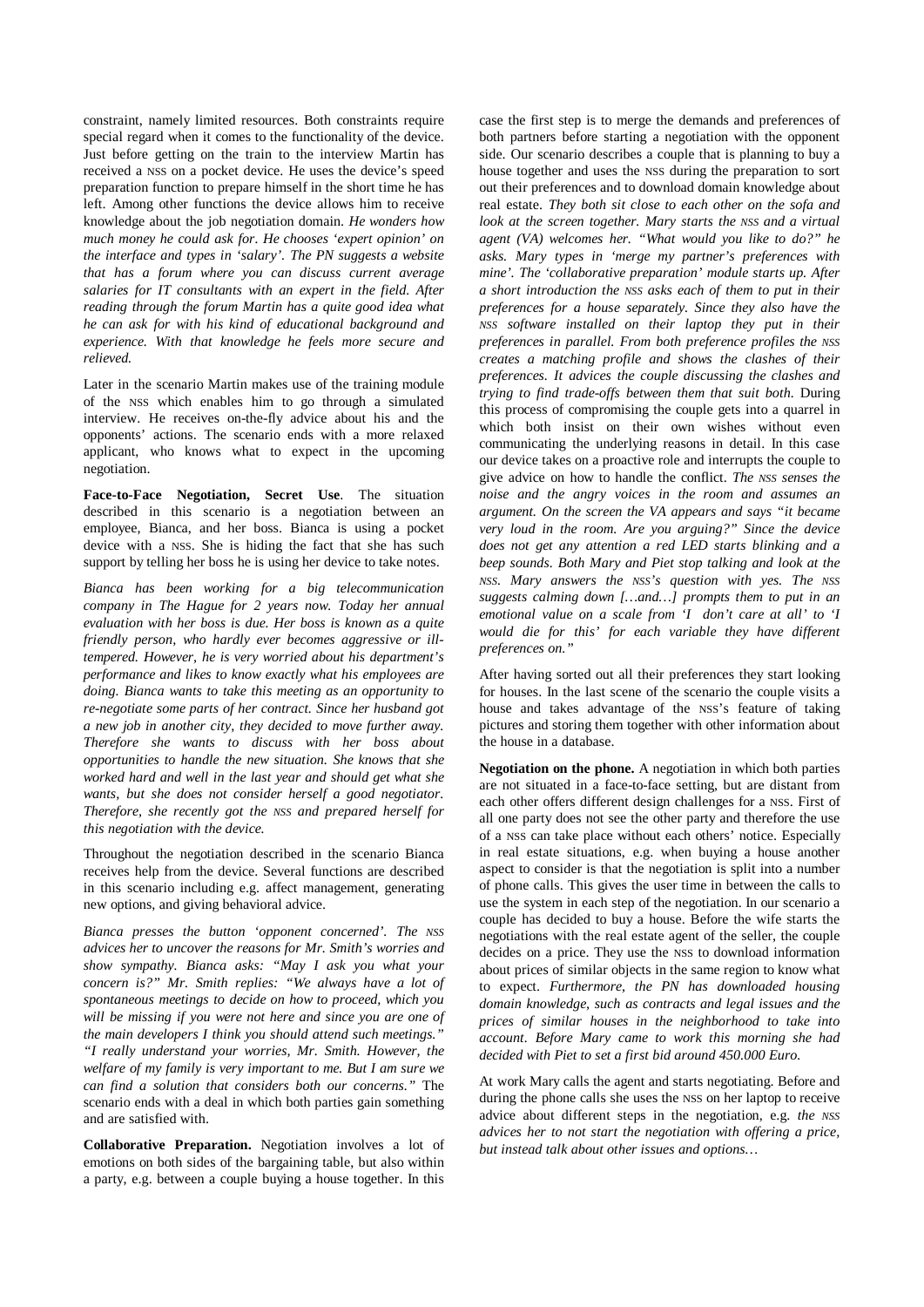*The bidding goes on for a while and the NSS shows a visualization of the bids in the outcome space based on the preferences of Piet and Mary and the estimated preferences of the agent. After a while the NSS detects that the bidding is not reaching a win-win situation.* After finding new variables to include in the negotiation to reach an agreement that suits both parties they finally close a deal.

**Face-to-Face Negotiation, Open Use.** We decided to include another scenario that has a face-to-face setting, but showing an open usage of the NSS. This scenario is about a couple buying a car. Our belief is that the car dealer's setting enables people to use the NSS more openly. When buying a car it is usually not necessary to stick to one specific car dealer. No long-term relationships need to be considered. Therefore, the couple in the scenario openly states that it will be using the device and explains what they can do with it. The focus of the scenario lies in the advice of time-outs at strategic points during the negotiation. During the process of looking at cars and refining their preferences for the new car, they enter information about the state of the negotiation into the NSS. They receive strategic advice on how to proceed and when to take the time to recapitulate.

*He* [the car dealer] *shows them a range of more sporty looking family cars and the couple chooses their favorite. They enter that into the NSS. The NSS advices them to take a time-out and check whether they have considered all their preferences and whether all the information they need has been disclosed.*

After they have found an interesting car the bidding starts in the car salesman's office. The NSS assists the couple by comparing prices with similar cars online. They disclose to the salesman that the market price is lower than his offer. The salesman drops his price. They negotiate about a few extras and finally leave with a new car and a deal they are satisfied with.

## **2.2 Storyboards and Videos**

Due to their illustrative strength scenarios are a good means to communicate design ideas within the project team as well as to users or experts in the field. In order to exploit that strength even more we decided to visualize the scenarios. First we created a storyboard for each of the scenarios For the collaborative preparation scenario see Figure 1. These storyboards then served as a basis for the shooting and editing of short (about two to three minutes) videos (for an example video see [http://mmi.tudelft.nl/video/scenario2/\).](http://mmi.tudelft.nl/video/scenario2/).) Using videos we were able to present the use contexts of our NSS very well. Much of the functionality of the NSS was kept open for interpretation to avoid limiting the discussion about the functionality. The videos were used in the design process as described in the focus group section. In the future they will

also be used alongside a questionnaire on users' acceptability of an NSS in different use contexts.

## **2.3 Claims Analysis**

Due to the scenarios' narrative nature many things are left implicit. Often causal facts and relations underlying the actions described are not revealed. Therefore it is useful to enumerate such causal relations separately. This can be done through claims analysis [5]. Each claim underlying a certain action or design feature in the scenario is listed together with its tradeoffs. We used the claims slightly different, as proposed by Neerincx [12], namely in order to test our hypothesis about functionality and use contexts in the focus groups discussions with the experts. We wrote down four to six claims per scenario based on our hypothesis. Due to space limitations we cannot list all the claims here, but only give examples. The first claim was written for the face-to-face scenario and the second for the negotiation on the phone scenario:

**Advice claim:** the NSS gives generic advice for different negotiation phases in a text-based form (e.g. ask for reason of concern, be sympathetic, and maintain the relationship).

+ Even though the user might know of such things due to a good preparation, the NSS's advice serves as a reminder during the negotiation process.

- The user might not be able to put the advice to practice or the way he tries to do so is not effective.

**Graphical representation claim**: the NSS shows the current status of the negotiation graphically including all variables etc.

+ The variables and their influences on the negotiation process are shown, so that the user can understand the process better.

+ The user can recapitulate and learn for future negotiations by looking at the current status and the influences of the variables.

- The number of variables and influences is high and the user finds it hard to learn from the graphical representation.

- The graphical representation is not understood by every type of user.

#### **2.4 Focus Groups**

Focus groups [16] have been widely used in marketing to exploit the dynamics of group discussions in order to receive attitudes towards ideas or products. Bruseberg and McDonagh-Philp [3] have shown that focus groups are also useful during the design process of new technologies. They help the participants to articulate their ideas and provide the researcher with inspiration for the design process. Lately, HCI researchers have adopted the method and refined the techniques used to stimulate the discussion. As for instance, Goodman and



**Fig. 1. Collaborative preparation scenario**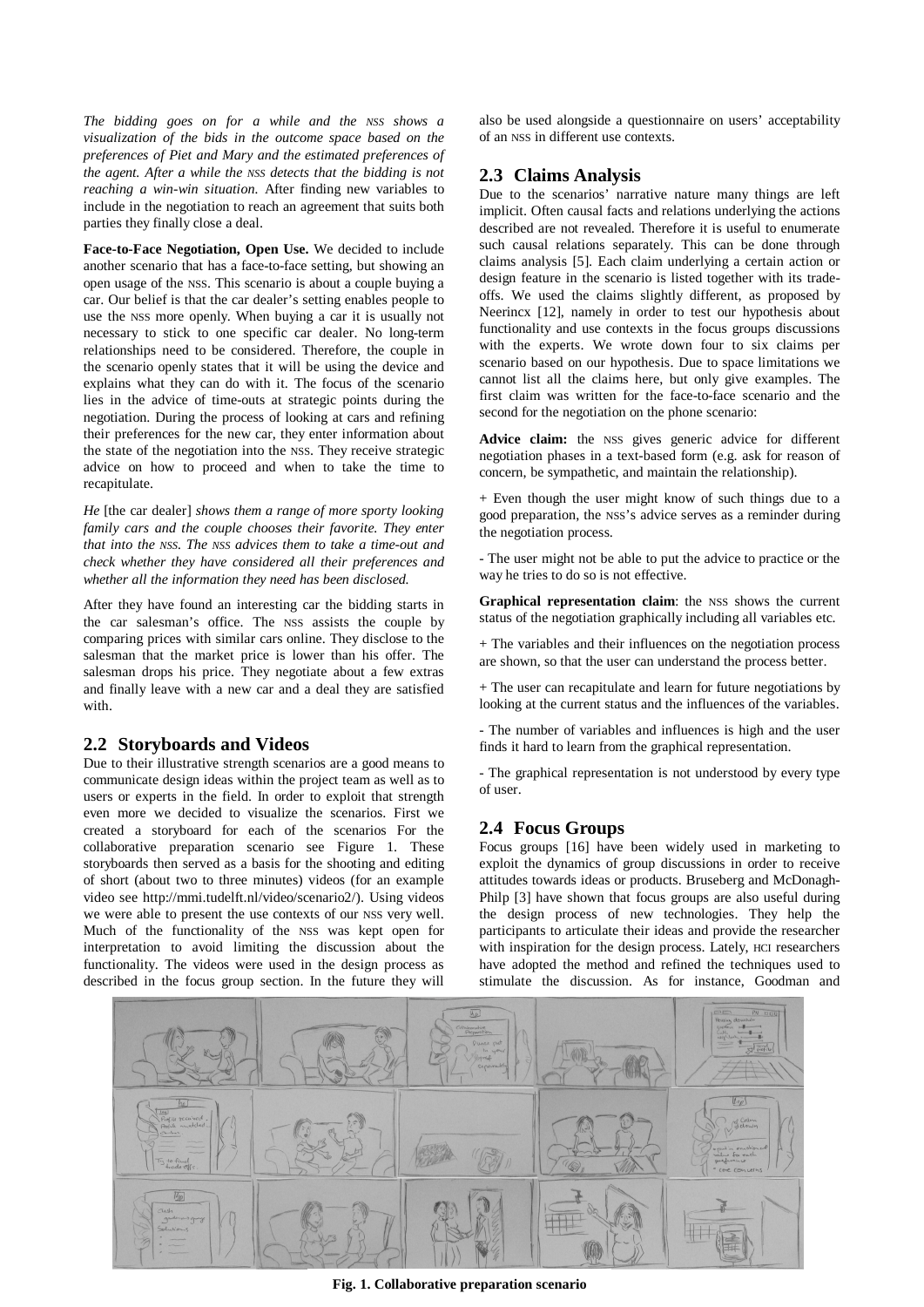colleagues [7] found out, it is profitable to use visual help such as pictures and also scenarios in focus groups. Furthermore, tasks can start up a discussion. Based on these findings we used the previously described scenarios in form of videos in the focus groups.

In total we had a number of 12 experts divided into three focus groups. We divided the experts into different focus groups according to their expertise. As explained by a number of researchers, e.g. [16], the homogeneity of the group plays an important role. The more similar the group members are the more likely they are to voice their opinions. Therefore, we formed one group with general negotiation experts, such as negotiation trainers, lawyers, a judge etc., and two with job negotiation experts, such as human resource employees and labour union representatives. In the beginning participants were introduced to each other and the project was described. Every participant received a questionnaire that contained two claims from the claims analysis (see previous section) per video. The claims, however, were reformulated into statements that allowed the experts to specify their level of agreement with. The two claims named in the previous section were presented as the following statements:

*Statement: General tips and strategic advice [e.g. try small talk, show sympathy for your opponents concerns] is more useful for the user than specific behavior- and decision-advice.*

*Statement: The NSS should focus on helping the user to understand the bidding process [e.g. graphical representation of the bidding including history of bidding] rather than proposing the next bid.*

After watching each video the participants individually specified their level of agreement on a 7-point Likert scale, and provided comments. We chose this method to give everyone a chance to think about their own attitudes and opinions in silence. As pointed out by e.g. Carey [4] less confident members may be encouraged to disclose more when having written down their views in advance. Once every member finished writing the moderator started a group discussion, by asking the participants in turn to react to the claims and discuss their ideas with the others. The moderator stimulated the discussion without enforcing any existing views from the project team. The discussion was taped for later analysis. In addition, two researchers in every group took notes. Taking notes is important since simple audio-recording cannot always capture what is happening between the members of the group.

## **3. DATA ANALYSIS**

Our approach results in two types of data, i.e., data from the notes and data from the questionnaires. To analyze the questionnaire data (values on a Likert scale) we used a standard mean value calculation. Figure 2 presents the average level of agreement of the experts with the claims that were presented in the questionnaire. Considering the 95% confidence interval and the value four as the middle of the scale the results suggest that the majority of the experts leaned towards agreeing with the claims: 1) open use of the device when buying a car benefits the outcome; 2) device should help the user to understand the bidding rather than giving the next bid; 3) general tips are more useful than specific advice; 5) in preference elicitation ask for core concerns (instead of specific values); 6) short training and simulation enhances negotiation skills; and 7) short preparation contribution positively to negotiation outcomes. The qualitative data explains the rationale behind these positions and provides additional ideas.

Focus groups provide large amounts of qualitative data, due to the dynamic nature of the group and the contextual setting. As discussed in detail in [4, 16] the data analysis of focus group data is delicate. Researchers have to be aware that focus groups are not meant to find consensus within the group and that empirical generalization from the data is not possible. However, according to Sim [16], the data from focus group can provide theoretical insights with sufficient level of universality to be projected to comparable contexts.

For the analysis of our data we used a method similar to interpretative phenomenological analysis [17], which is a bottom-up method often used in psychological qualitative research. The idea is to go through the data from one focus group to gather emerging themes from the text. Themes can be recurring ideas, thoughts or feelings from the participants. These themes are then clustered together and superordinate concepts might emerge. This process is repeated for the other focus groups and finally, the superordinate themes are compared and converged to final themes or theories, i.e. in our case transformed into design guidelines.

We analyzed the sessions separately on the basis of the notes by at least two researchers. The recordings from the sessions were only used in case the notes were not clear enough or incomplete. Every idea or attitude was written on a post-it note. Repeated ideas were not written down again, as we were not trying to get empirical generality and furthermore, in groups people tend to agree with or repeat thoughts and ideas.

To define the general themes that can be transformed into design guidelines four researchers independently clustered the post-it notes. We intentionally included one researcher unrelated to the project. Therefore, we could compare unbiased data with the data from the project researchers. Themes thus identified were then compared across all focus groups. This revealed that researchers used two arguments to categorize the themes. Either they considered the system's functionality or they looked at the phases in negotiations process. The system's functionality perspective led to four categories, namely negotiation tactics, usage of an NSS, information the NSS should provide, adaptivity of the NSS to the user, and the interaction with the interface. The negotiation perspective extracted categories for all negotiation phases, such as training, extracting preferences, context analysis, interaction with the opponent, and analysis of the bidding process. In particular, the participants emphasized that the device should motivate the user to prepare, as even a short preparation will be beneficial for the negotiation outcome. Furthermore, they expressed that the device should help people understand the bidding process instead of just proposing next bids. Note, that although the discussions were triggered by the statements and the filmed scenarios, they also gave insights that cannot be directly linked to the statements. New themes arose, e.g., the importance of context and the adaptivity of the system to the user. All themes fall into the categories resulting from the clustering.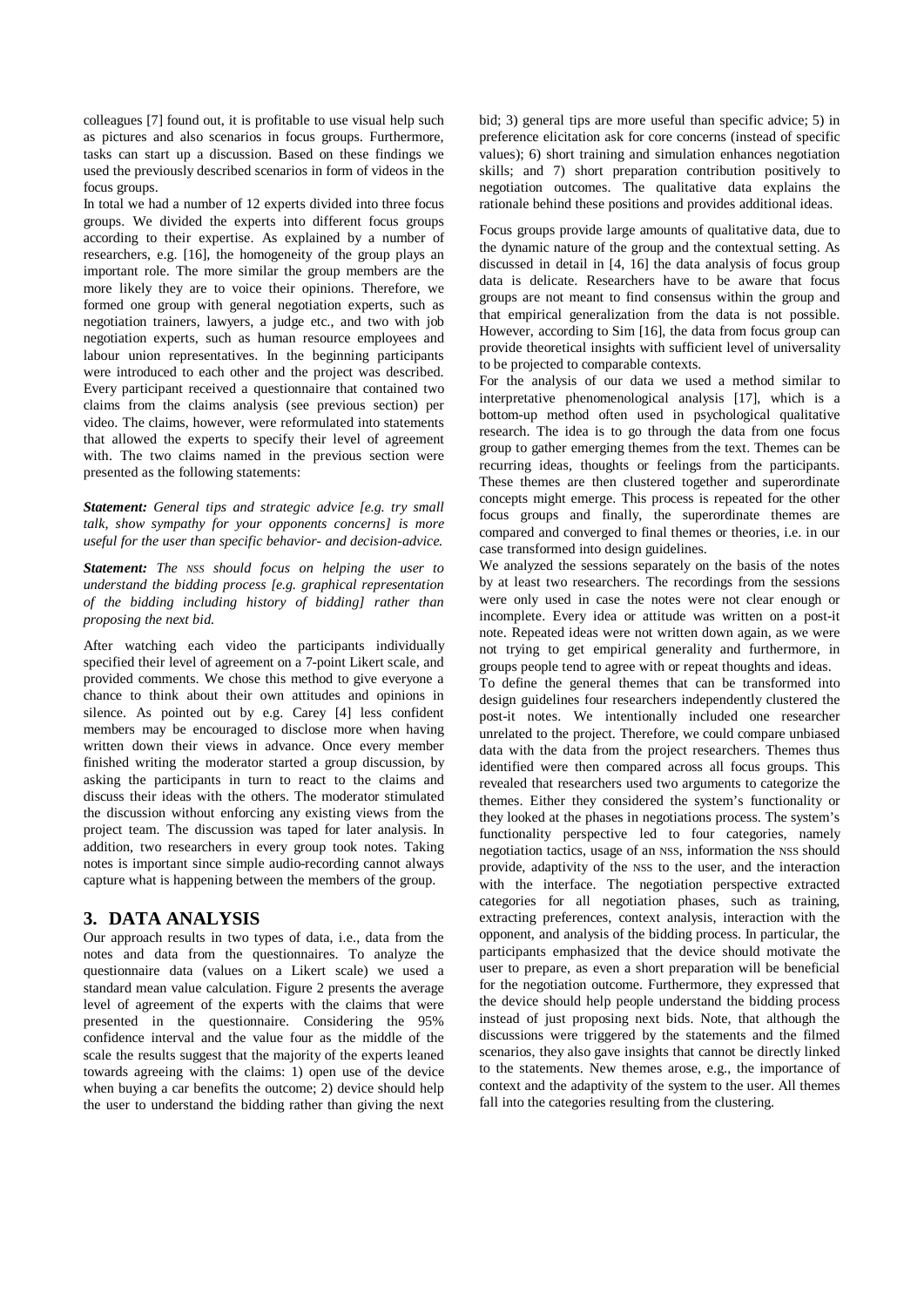

**Fig. 2. Mean values of agreement with claims (1=strongly disagree, 7=strongly agree) including 95% confidence interval.**

# **4. FROM THEMES TO GUIDELINES**

In the following we elaborate on the themes and construct eight design guidelines from the themes. Themes are presented in bold and guidelines in italics.

#### **An NSS device adds higher value in the preparation and training phase than during a negotiation. Training needs to be interactive and the NSS needs to react intelligently.**

All experts across the groups agreed on the fact that any preparation for a negotiation is useful. However, some experts mentioned that a technical device should add more value to the preparation than just reading a book on negotiation. They emphasized the importance of training and simulation and pointed out that the system needs to be able to respond to the user in an intelligent way. In detail, one idea that was mentioned was that the system needs to make people aware of what they can negotiate about. In addition, the system needs to ask questions to the user similar to the ones asked in job negotiations. In one group it was mentioned that multiple short sessions of preparation might be better than one long one.

#### *1) An NSS should support interactive preparation sessions of different lengths.*

*2) The preparation module should have a simulation mode in which the user interacts with an intelligent negotiation agent.*

**In a face-to-face situation it is hard for the user to focus both on the device and the opponent.**

Most experts were of the opinion that an NSS should not be used in face-to-face negotiations. Especially the job negotiation experts mentioned that the way the applicant or employee presents him/herself is important as well as focusing on the negotiation partner. While using a device the interaction with the opponent becomes awkward and might be embarrassing. Furthermore, the experts were concerned that understanding and processing the device's information and advice takes too much time and is too much cognitive load for the user in a face-to-face situation.

*3) The cognitive load of the information representation provided by the NSS during a face-to-face negotiation should be minimized.*

#### **The context including atmosphere, non-verbal communication and emotions plays a major role for the negotiation process.**

In two focus groups it was emphasized that especially in job negotiations the non-verbal communication and the atmosphere in the room play an important role. Furthermore, emotions influence the decision-making process and the course of negotiation. This means that the system needs to be able to obtain this context information and take it into account when reasoning about next steps. People are generally better at interpreting emotions, non-verbal communication and atmosphere than computers. One way of enabling the system to understand the context is to build a context model within the system and let the user enter information about the context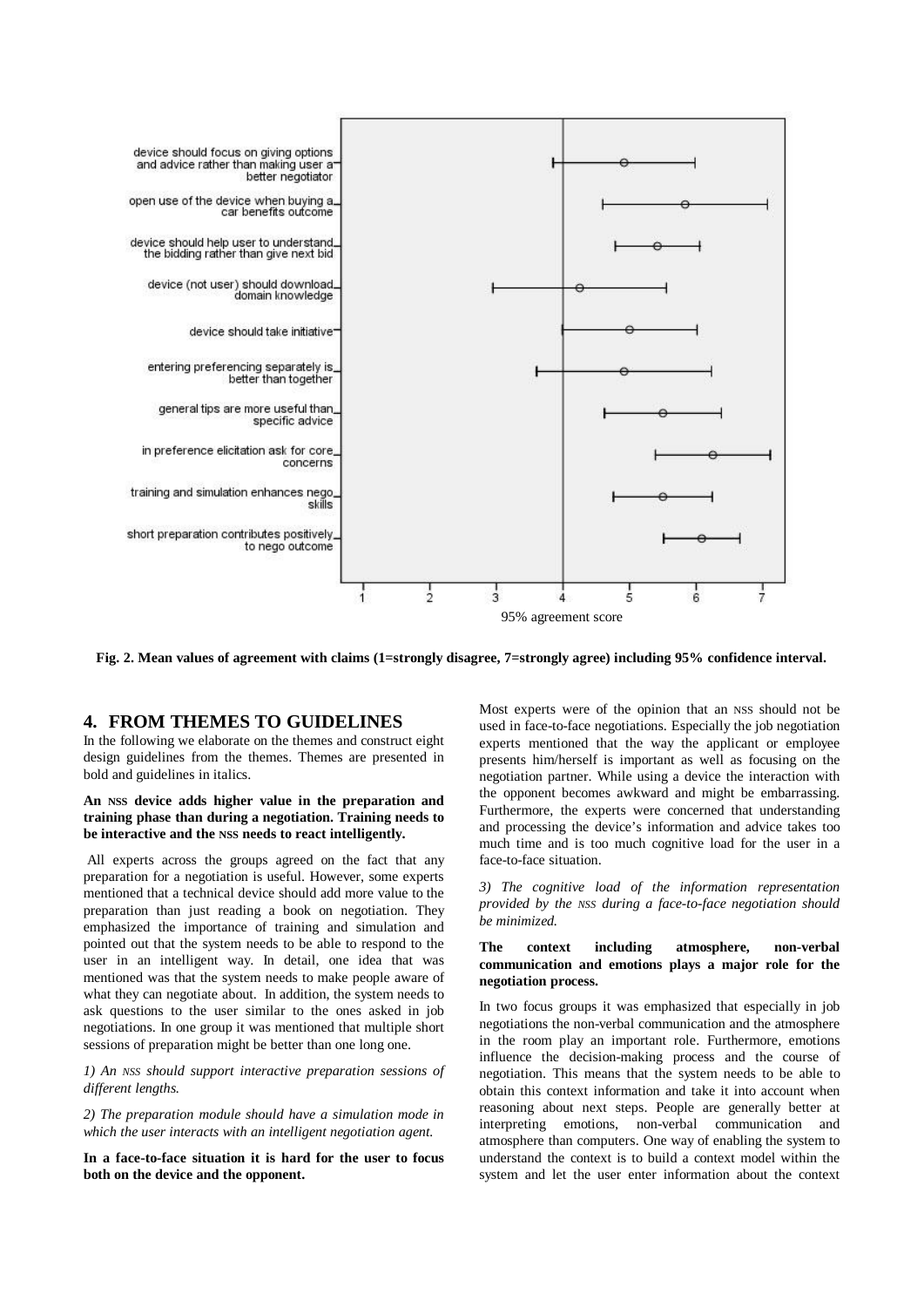during the negotiation. To reduce the data that the user needs to feed into the system other techniques like emotion recognition or using (e.g. sound) sensors might be a solution.

*4) In the training module the user should be trained on being aware of the context.*

*5) Advice from an NSS should consider information about the context of the negotiation.*

#### **The NSS is strong in the rational part of a negotiation, by offering new options and for storing and managing data. It should provide domain knowledge in terms of facts that the user can use to persuade.**

Most experts agreed that the strength of a device would lie in handling the rational part of a negotiation. It can store and manage vast amounts of data, deal with the computational complexity during the bidding and offer new options to the user. Furthermore, domain knowledge should also include mainly facts, such as prices or salaries, which the user can use to persuade his/her opponent.

*6) An NSS should support the user by calculating bids and offering new options to negotiate on.*

*7) It should have a data storing and managing function that gives the user easy access to the information needed at a certain point in time.*

#### **Both generic and specific advice is useful but needs to applied carefully.**

One of our claims was that generic advice is more useful than specific advice. The attitude towards this claim differed between the experts. Many of them saw a danger in specific advice because if the system cannot sense the context specific advice is often inappropriate. Generally both generic and specific advice could be useful but is dependent on the negotiation phase and the capabilities of system and user.

*8) An NSS should generally provide the user with more generic advice that the user can apply to the situation he/she is in.*

#### **The NSS needs to adapt to the user's behavior and his knowledge or experience.**

At several points in the discussion it was mentioned that the system advice or reactions need to be adapted to the experience of the user and his/her behavior. Regarding advice given by the system it was mentioned that novice users who are not good negotiators should get more specific advice whereas more advanced users are able to apply more generic advice. During the bidding the system should adapt its behavior to that of the user and recalculate the next bids in case the user changed his/her strategy.

*9) An NSS should be able to adapt to the user's skill level and experience and more in specific to the user's bidding behavior.*

*10) System advice should be based on the capabilities of the user to apply them in practice.*

#### **Interruptions are seen controversial. Time-outs, however, are good.**

The majority of the experts thought that active interruptions by the system through vibrating and beeping during a tense situation are not useful. The users would either ignore the system or become more upset. However, most experts agreed

that time-outs are very useful for reflection of the negotiation process. As the user is not always aware of when to take a time-out the system should suggest it.

*11) An NSS should suggest time-outs at appropriate stages in the negotiation process.*

#### **Preferences of collaborating partner's should be put in separately.**

Across the focus groups there was a consensus that in the process of generating a preference profile for collaborating partner's, e.g. couples, they should put in the their preferences separately. That avoids that one partner is more dominant than another. In our scenario we proposed that the system then merges the preferences and shows the clashes to the users. The experts did not agree on doing it this way. They pointed out that showing those clashes triggers arguments between the partners instead of a discussion about underlying values. It is more important that the partners talk about such values and come to a conclusion. The system could also directly suggest solutions. It was also proposed that a user indicates the importance of every preference.

*12) Partners should put in their preferences separately and assign an (emotional) value to each preference.*

# **5. CONCLUSION**

Overall these guidelines boil down to the following insight: the preparation phase of a negotiation and the actual negotiation with an opponent require different interaction styles. In the preparation phase NSS should provide a negotiation training that is rich, content-full and contextual. Preferably it should make use of an adaptive scenario including socially intelligent opponents to provide a real setting. During the negotiation with an opponent, on the contrary, the system should provide concrete, personalized advice regarding offers and generic advice regarding the negotiation process with easy interpretable hints. The interaction style in this case should be as little interrupting as possible.

The major implication of these guidelines is that NSS need to have intelligence and reasoning capabilities in order to process the information entered by the users and give personalized output. Furthermore, the system needs to possess an accurate user model that is updated during the interaction to be able to adapt to the user. Furthermore, the interaction styles need to be carefully selected for each phase of the negotiation.

With regard to our approach we learned that the addition of video material as stimuli in focus groups facilitates idea generation and discussion within the group. Participants were able to directly reflect upon the potential usage of the NSS. The discussion was vivid and constructive. During the focus groups we got a detailed account of real life negotiations from the viewpoint of negotiation experts such as negotiation trainers, judges, labor union representatives and human resource employees. This enabled us to understand the task negotiators are facing and the mistakes people make. We learned what kind of support an NSS should give to its users and in which form.

A major drawback of making concrete stimulus material is that several experts also commented on and discussed particular implementations, while these were only included in the videos as examples and not as intended functionality. This happened even though experts were explicitly instructed not to pay